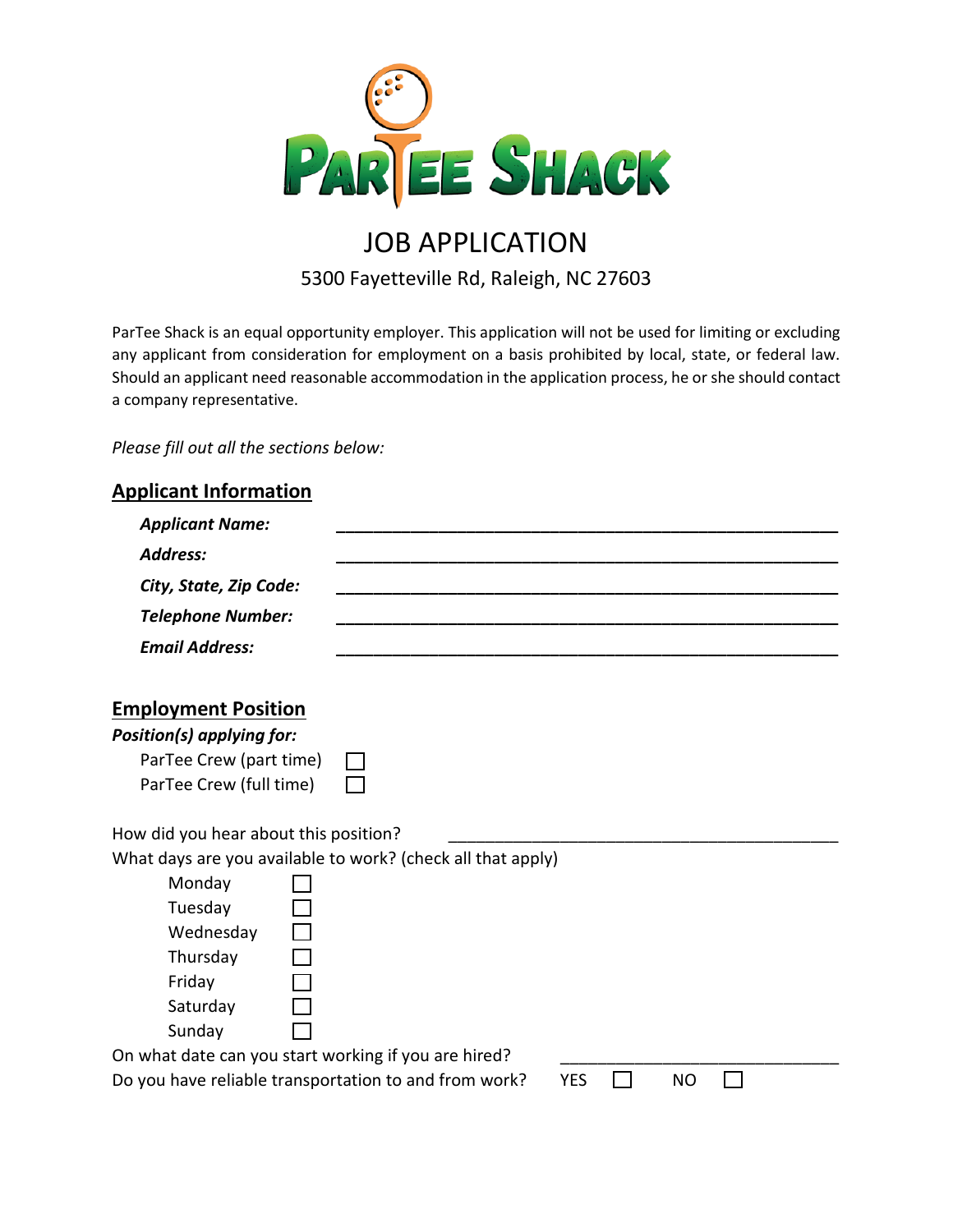## **Personal Information**

| Are you a U.S. citizen or approved to work in the U.S.? YES $\Box$<br>NO. |  |  |  |  |
|---------------------------------------------------------------------------|--|--|--|--|
| What document can you provide as proof of citizenship or legal status?    |  |  |  |  |
| <b>Social Security Card</b>                                               |  |  |  |  |
| <b>Birth Certificate</b>                                                  |  |  |  |  |
| <b>DHS Authorization Card</b>                                             |  |  |  |  |
| Have you ever been convicted of a criminal offense? $YES$<br>NO.          |  |  |  |  |
| If yes, please state the nature of the crime(s):                          |  |  |  |  |

(Note: No applicant will be denied employment solely on the grounds of conviction of a criminal offense. The date of the offense, the nature of the offense, including any significant details that affect the description of the event, and the surrounding circumstances and the relevance of the offense to the position(s) applied for may, however, be considered.)

\_\_\_\_\_\_\_\_\_\_\_\_\_\_\_\_\_\_\_\_\_\_\_\_\_\_\_\_\_\_\_\_\_\_\_\_\_\_\_\_\_\_\_\_\_\_\_\_\_\_\_\_\_\_\_\_\_\_\_\_\_\_\_\_\_\_\_\_\_\_\_\_\_\_\_

### **Education and Training**

#### **High School**

| Name | Location (City, State) | Year Graduated | Degree Earned |
|------|------------------------|----------------|---------------|
|      |                        |                |               |
|      |                        |                |               |

#### **College/University**

| Name | Location (City, State) | Year Graduated | Degree Earned |
|------|------------------------|----------------|---------------|
|      |                        |                |               |
|      |                        |                |               |

#### **Vocational School/Specialized Training**

| Name | Location (City, State) | Year Graduated | Degree Earned |
|------|------------------------|----------------|---------------|
|      |                        |                |               |
|      |                        |                |               |

#### **Military:**

Are you a member of the Armed Services?

What branch of the military did you enlist?

What was your military rank when discharged?

How many years did you serve in the military?

| <b>YES</b> | <b>NO</b> |  |
|------------|-----------|--|
|            |           |  |
|            |           |  |